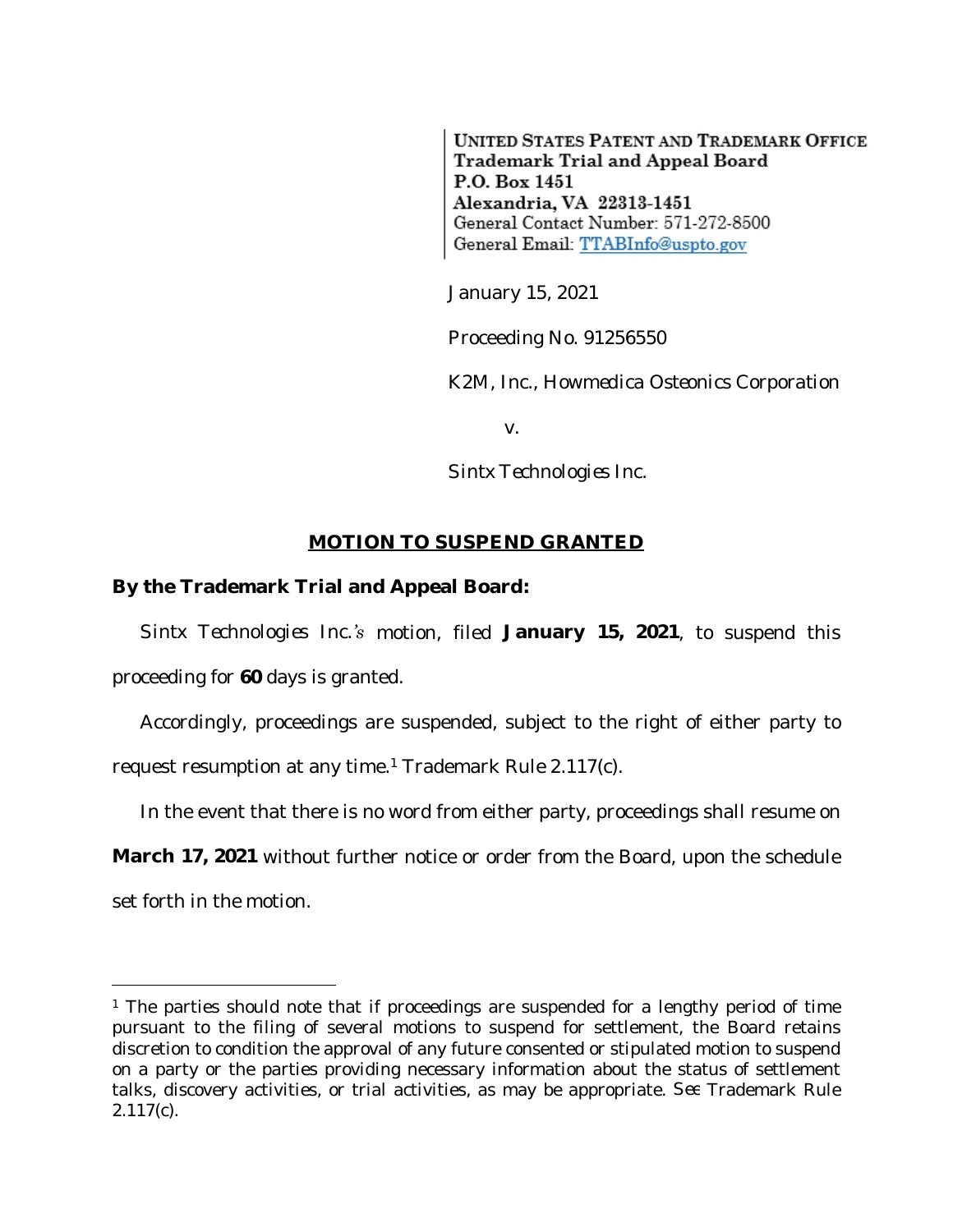## Proceeding No. 91256550

During the suspension period, the parties shall notify the Board of any change of address or email address for either the parties or their counsel. *See* Trademark Rule  $2.18(b)(1)$ . In addition, the parties are to promptly inform the Board of any other related cases, even if they become aware of such cases during the suspension period. Upon resumption, if appropriate, the Board may consolidate related Board cases.

Generally, the Federal Rules of Evidence apply to Board trials. Trial testimony is taken and introduced out of the presence of the Board during the assigned testimony periods. The parties may stipulate to a wide variety of matters, and many requirements relevant to the trial phase of Board proceedings are set forth in Trademark Rules 2.121 through 2.125. These include pretrial disclosures, the manner and timing of taking testimony, matters in evidence, and the procedures for submitting and serving testimony and other evidence, including affidavits, declarations, deposition transcripts, and stipulated evidence. Trial briefs shall be submitted in accordance with Trademark Rules 2.128(a) and (b). Oral argument at final hearing will be scheduled only upon the timely submission of a separate notice as allowed by Trademark Rule 2.129(a).

## **TIPS FOR FILING EVIDENCE, TESTIMONY, OR LARGE DOCUMENTS**

The Board requires each submission to meet the following criteria before it will be considered: 1) pages must be legible and easily read on a computer screen; 2) page orientation should be determined by its ease of viewing relevant text or evidence, for example, there should be no sideways or upside-down pages; 3) pages must appear in their proper order; 4) depositions and exhibits must be clearly